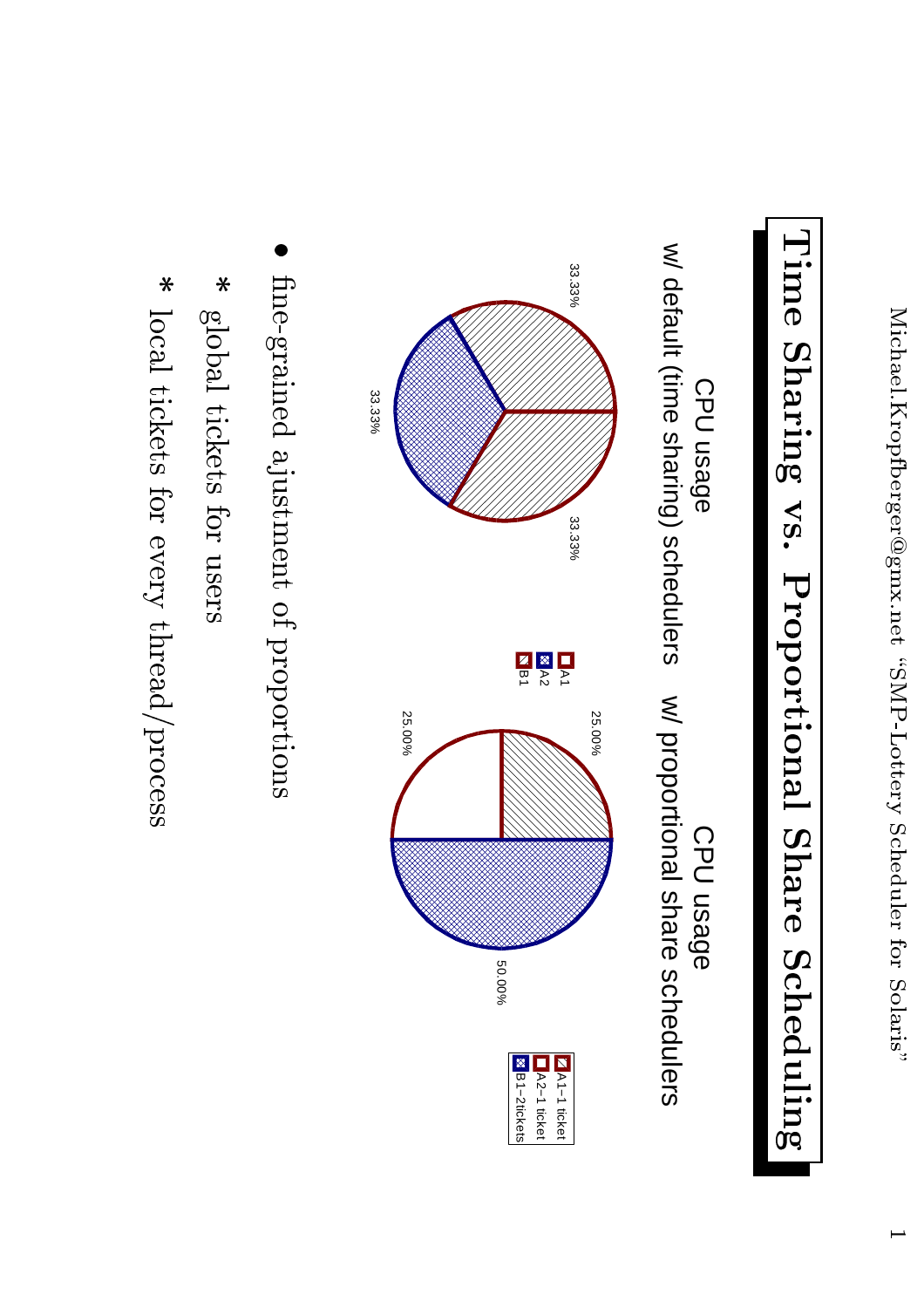### Proportional Share Scheduling

#### Lottery vs. Stride Scheduling:

- Lottery Scheduling
- $\ast$ randomly pick a ticket and hereby the thread
- $\ast$ "instantaneously fair"
- $\ast$ chance of being picked is probabilistic and proportionate to number of tickets held
- + easier to implement
- Stride Scheduling
- + next pick predictible
- more computation intensive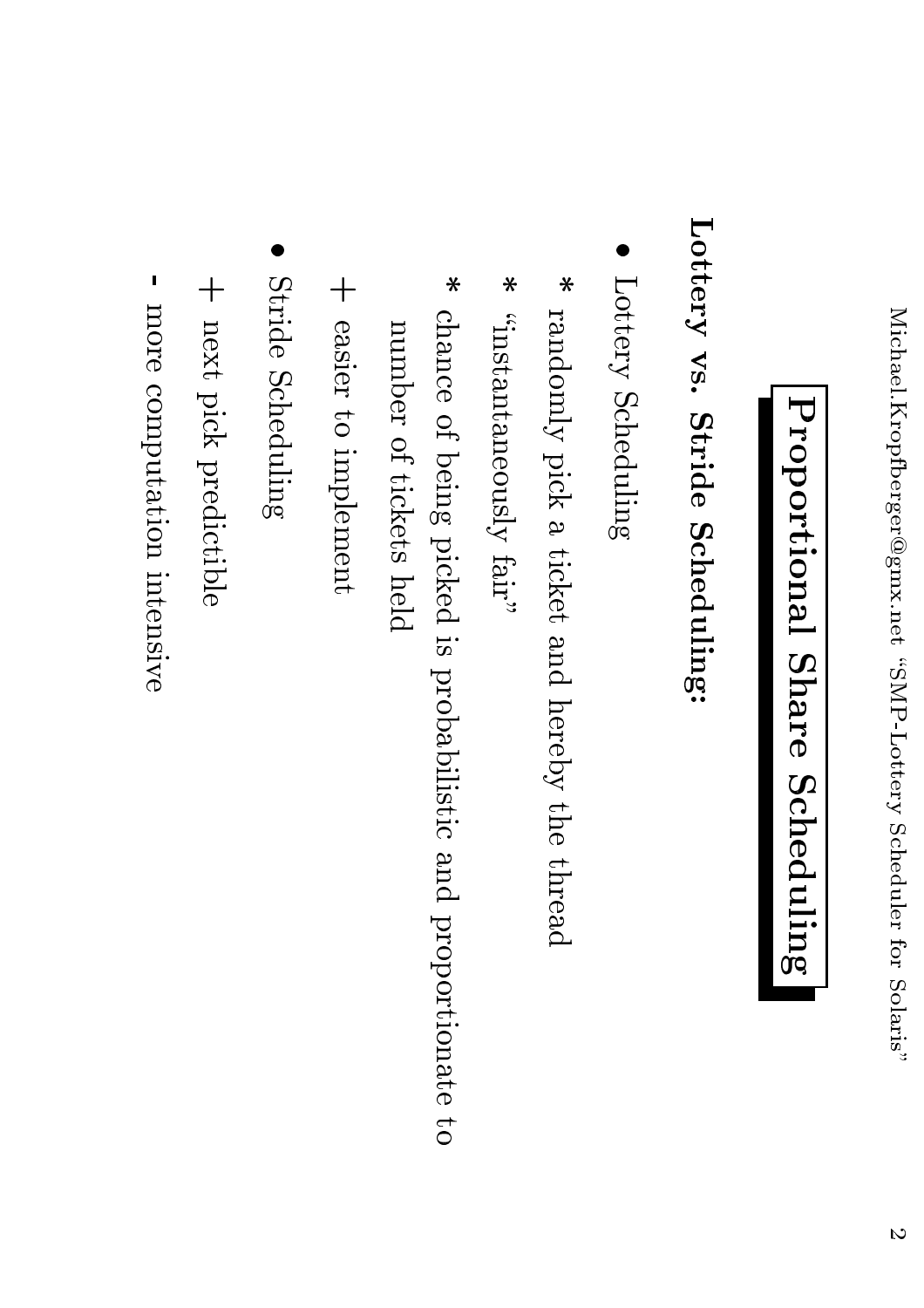## Current Solaris Scheduling Schemes

- round robin with priority queues
- + fast, efficient, "simple data structures"
- + multiple scheduling classes
- RT Real Time highest priorities
- SYS System e.g., page daemon
- Interactive e.g., child processes of window manager
- TS Time Sharing lowest priorities
- (in same priority/class) every thread is treated the same
- $\vert \vert$ low-priority threads may starve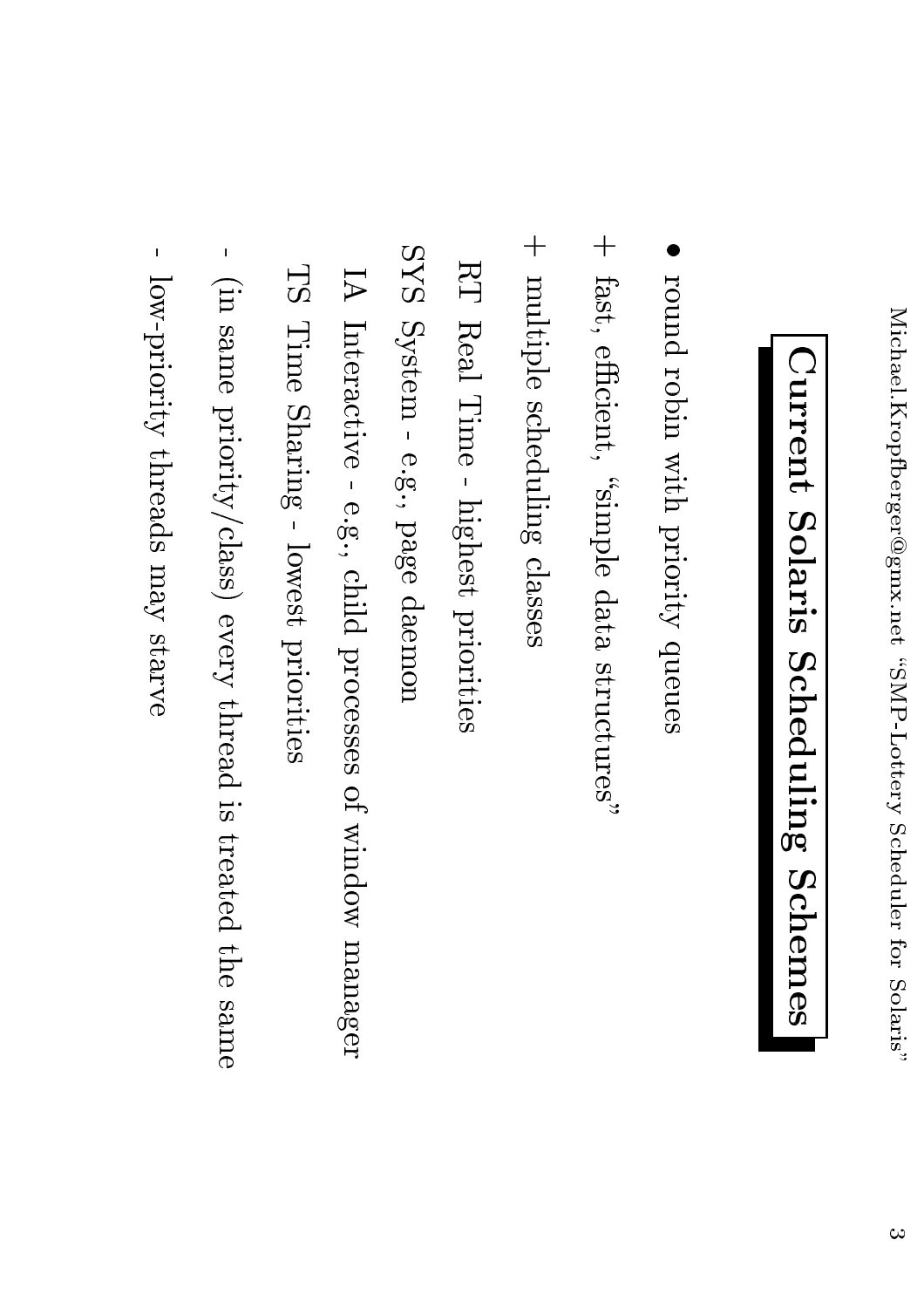### Kernel Internals: Dispatch Queue

- holds linked lists of runnable threads for all priorities
- one for each CPU, one for the kernel (undispatched threads)
- dispatcher does load balancing over CPUs

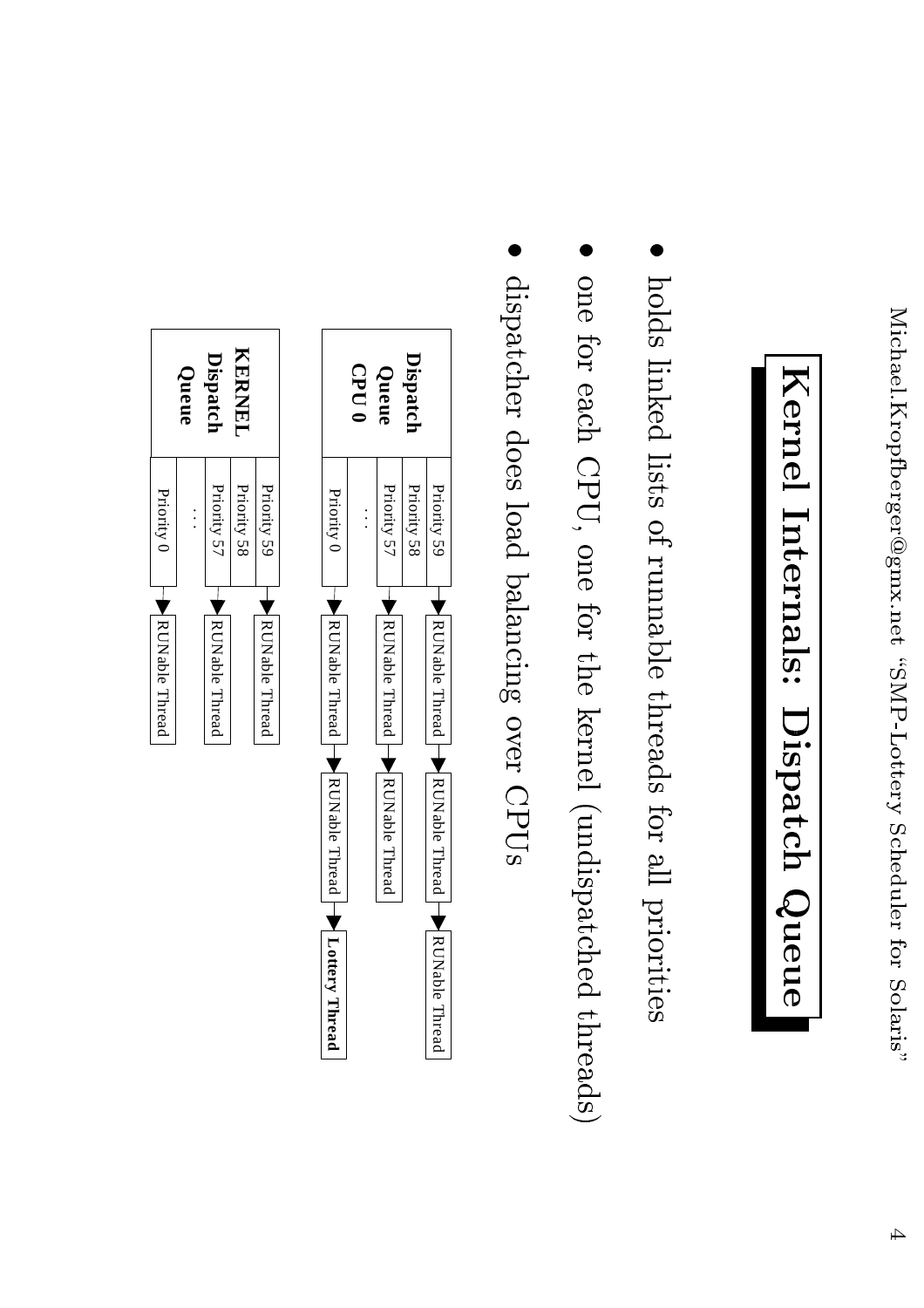

#### lifecycle:



- scheduler decides priority/time slice for thread
- dispatcher picks next thread from dispatch queue
- threads hold class specific data
- class specific functions for fork, preempt, sleep...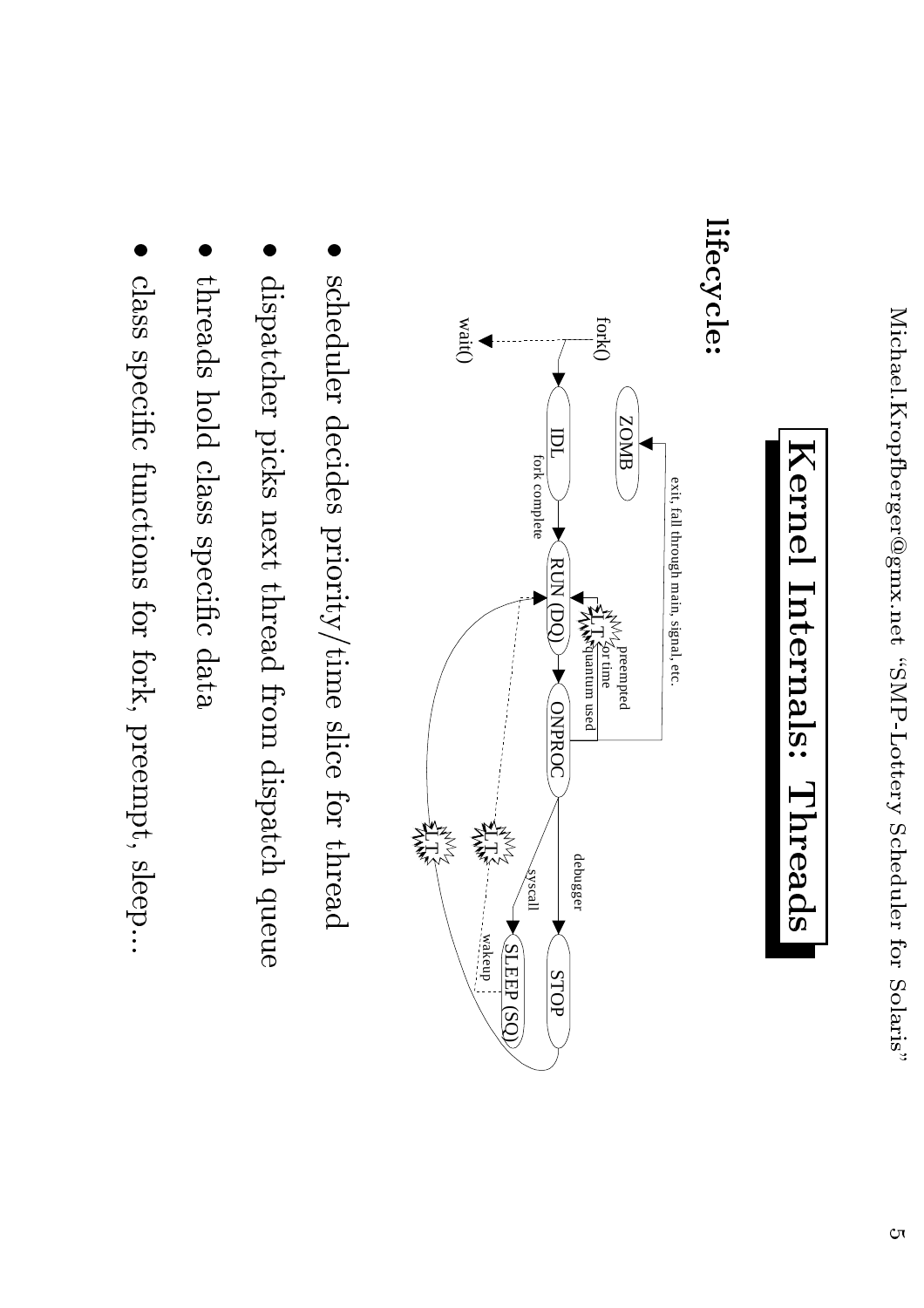## Lottery Threads (LT): Our Approach

- LT scheduler is a module
- work within current framework
- minimize/avoid changes to other kernel parts (e.g., dispatcher)

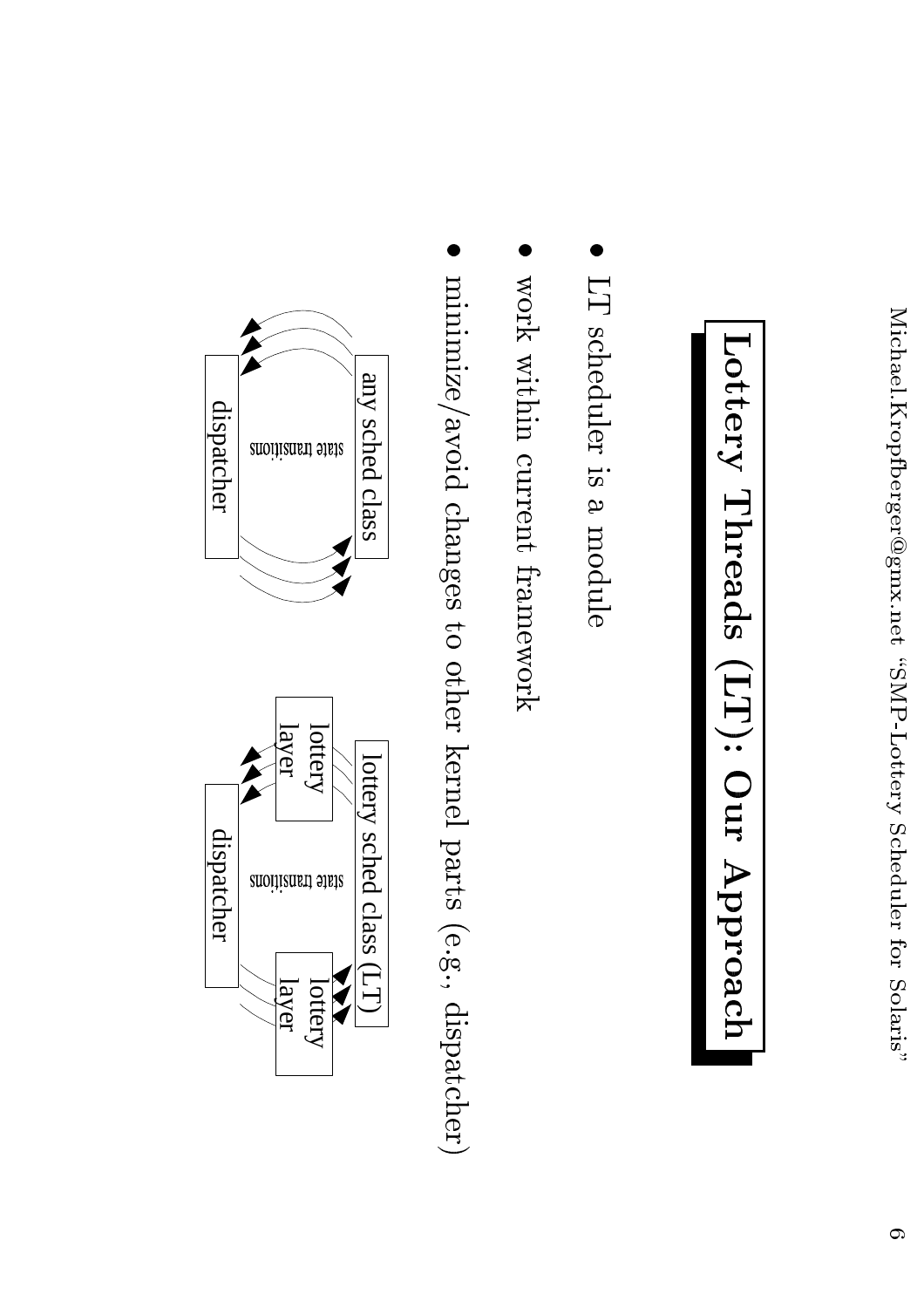## Lottery Threads (LT): Implementation

- like IA, LT is only a special case of TS
- scheduler only puts one LT thread/CPU on dispach queues
- dispatcher only finds one LT thread/CPU to run
- LT sched class holds lottery to put next thread on DQ
- fixed priority 0 (lowest), time slice 40ms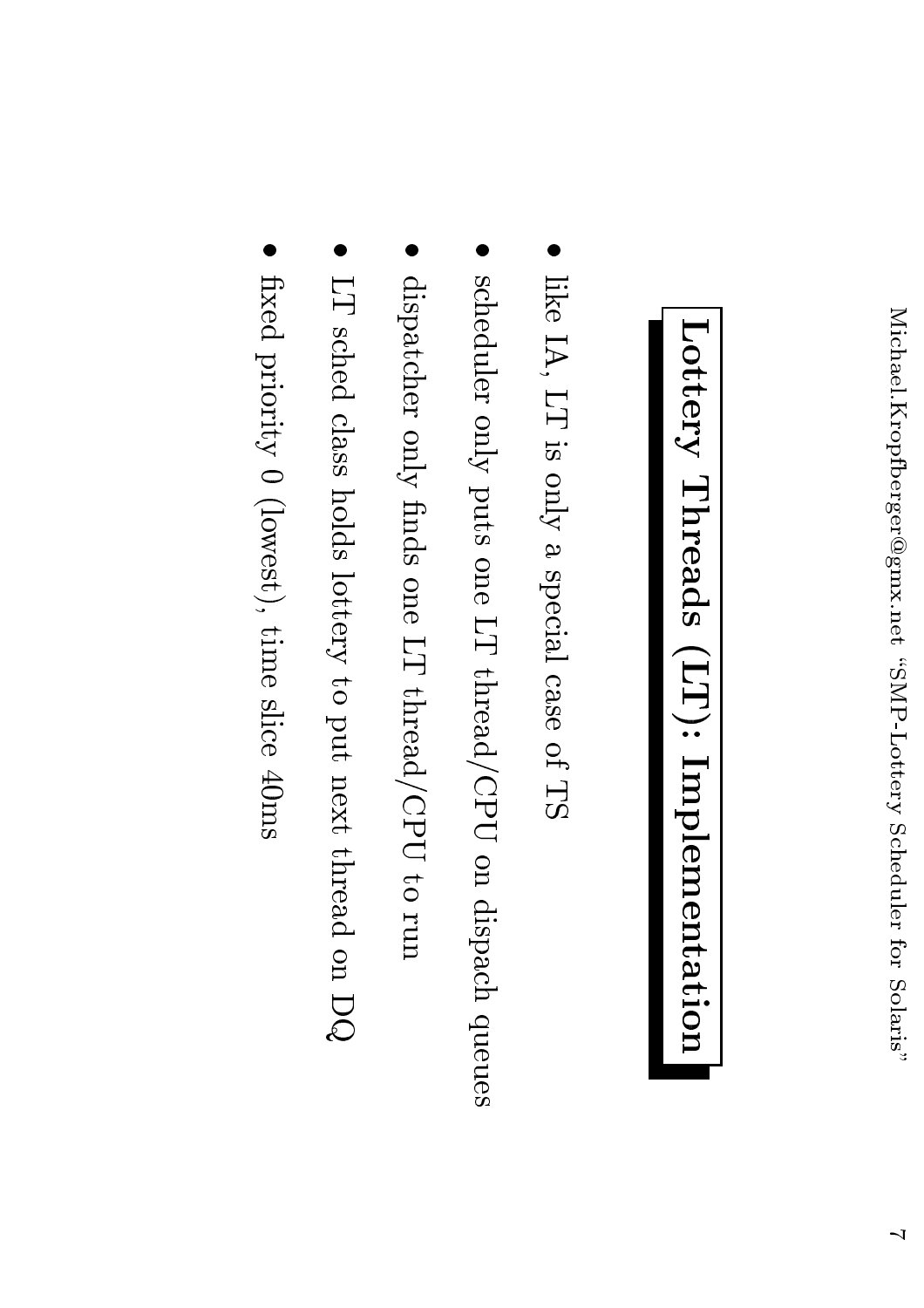

hold

pick a user

pick  $^{\circ}$ 

put it on dispatcher

queue

thread

lottery

 $\overline{\blacktriangle}$ 

hold back

free

 $\Xi$ 

runna¢

ble,

then..

other

 $\Gamma1$ 

 $\rm{O}$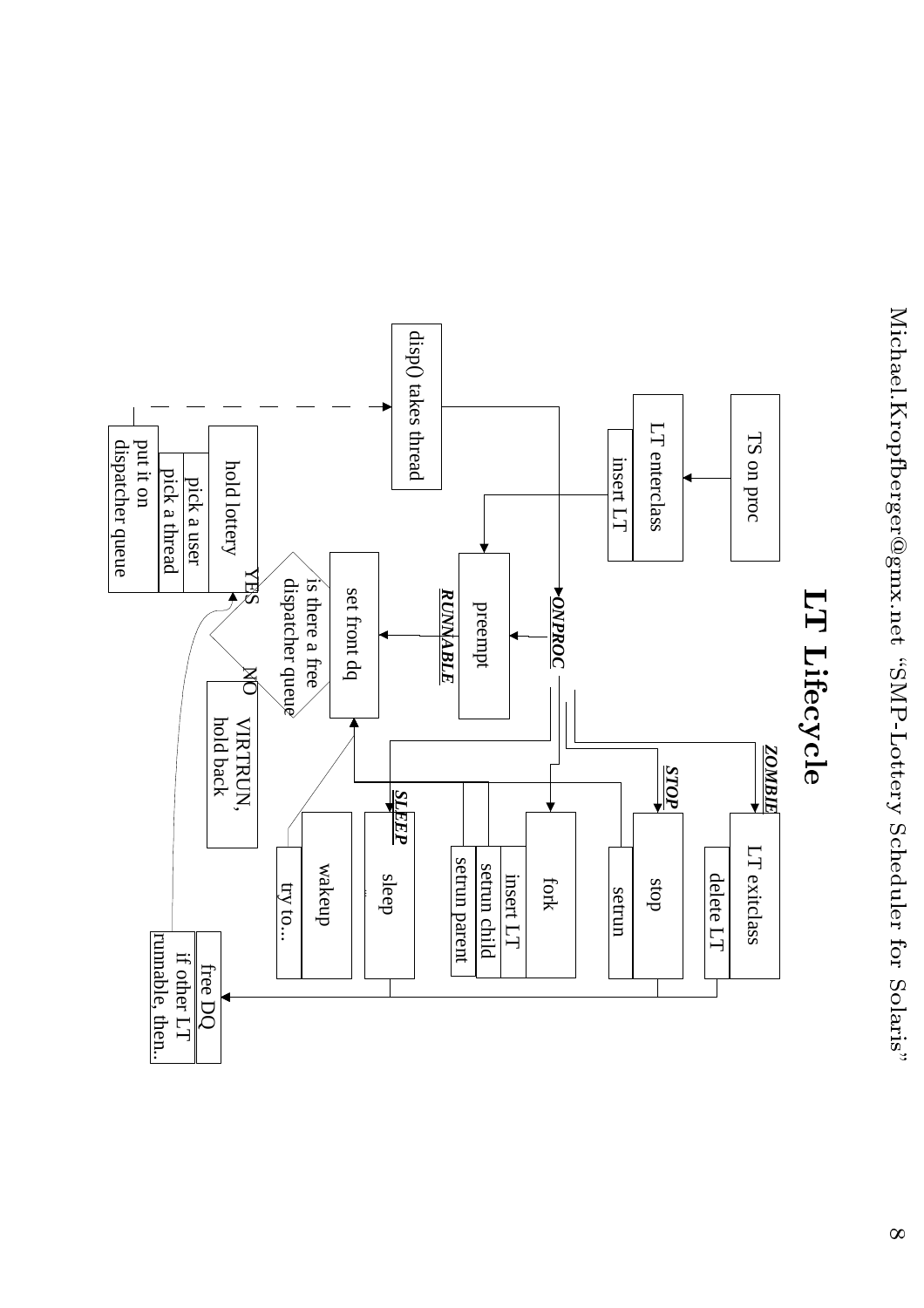

LT structs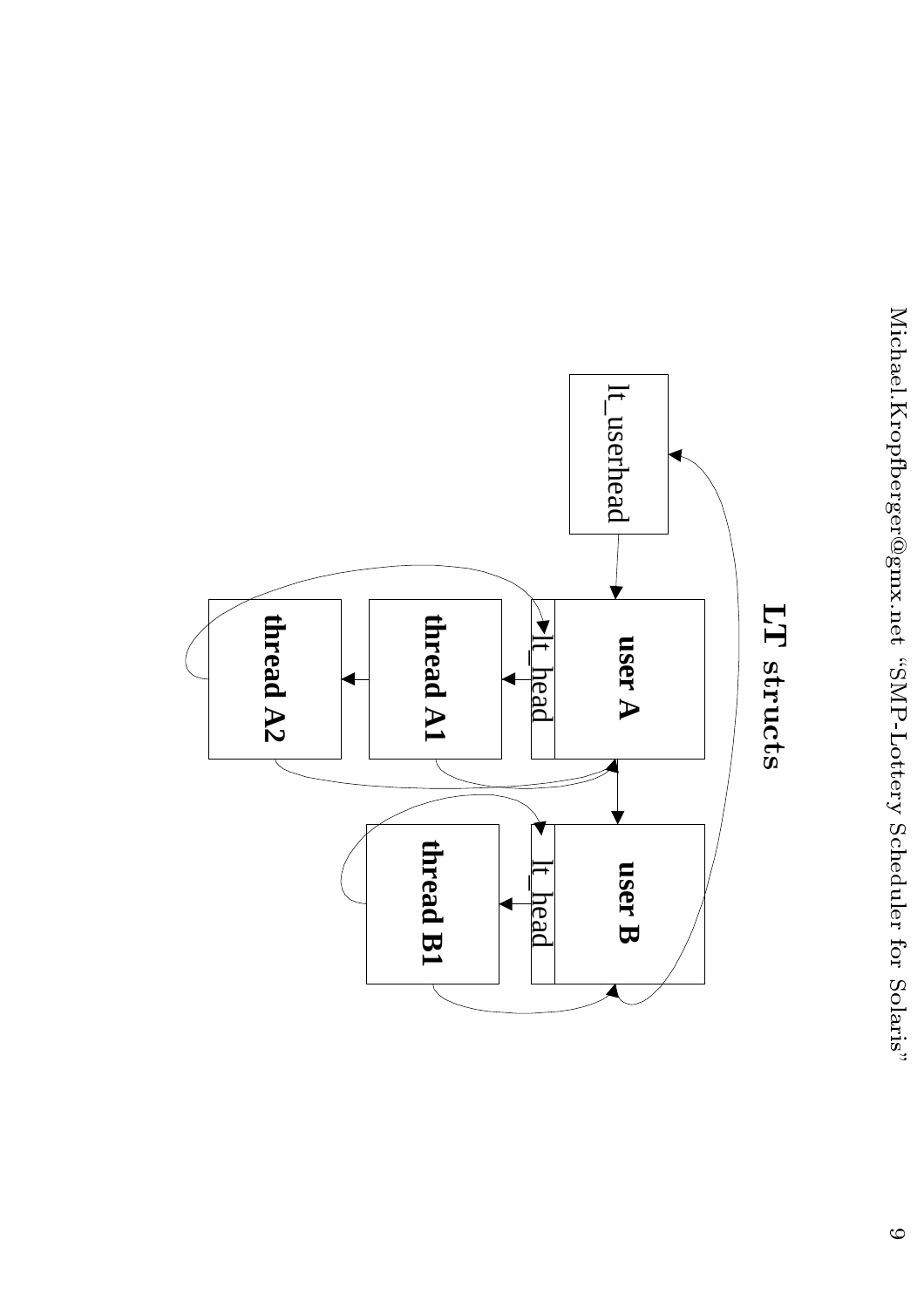

#### LT structs with locks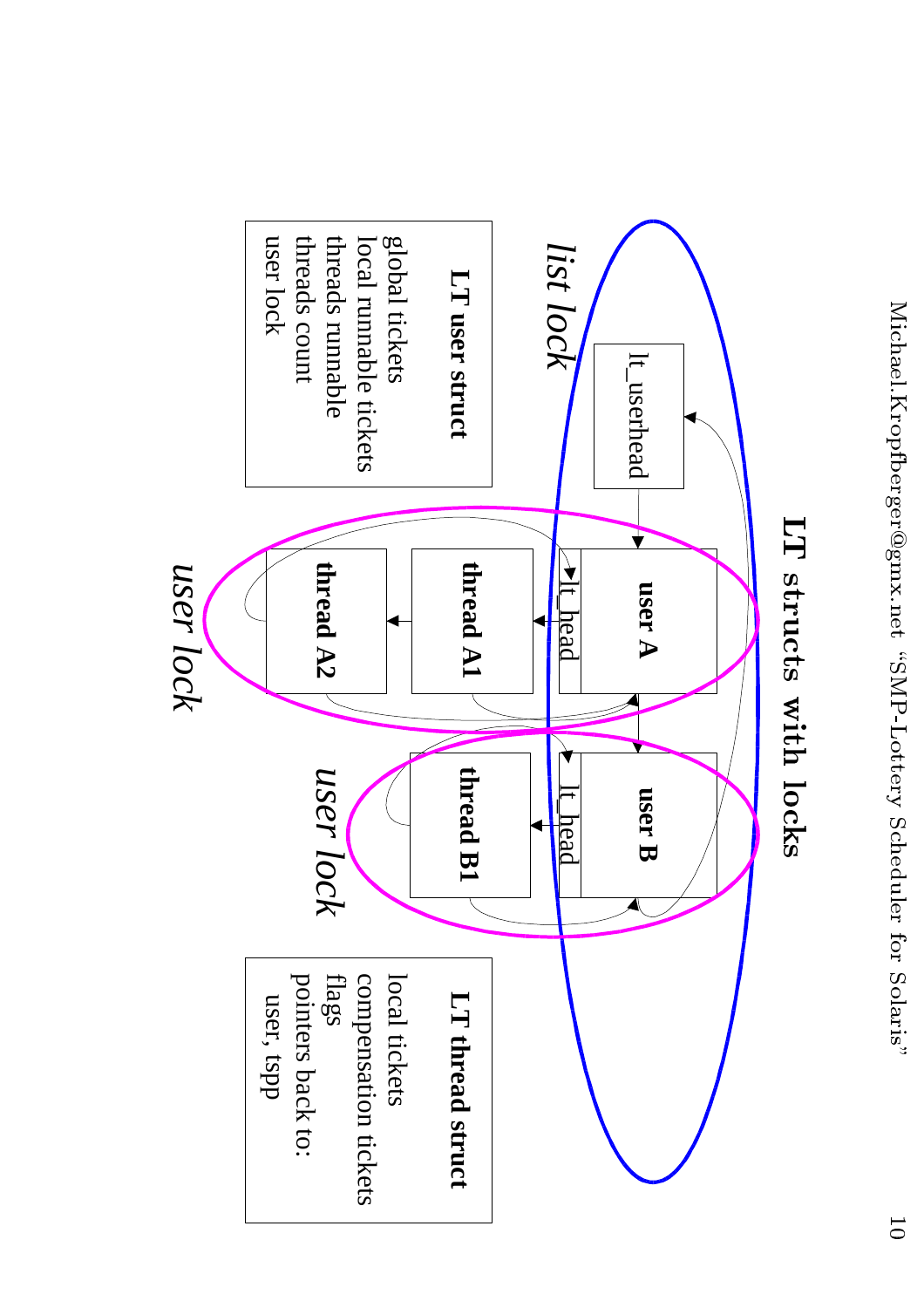#### TNF probes: an extract

#### $1$  CPU,  $4$  Threads,  $2$  Users  $(1:3)$

hold\_lottery\_user lt\_setfrontdq hold\_lottery\_last show\_all\_1t\_thread show\_all\_1t\_thread show\_all\_1t\_thread zesn<sup>-</sup>il-lt-user show\_all\_1t\_thread zesn<sup>-</sup>all-lt-user show\_all\_lt\_general ts\_preempt

tp-pid: 916 lttp-pid: 917 tpid: 916 uid: 39809 winner\_user: 30 glob\_tkts: 200 -X<sub>--</sub>pid: 556 tp: 0x30002201520 ENQ: 0 VIRTRUN: 0 -X<sub>--</sub>pid: 865 tp: 0x300022897e0 ENQ: 64 VIRTRUN: 0 -cuid: 101640 global\_tickets: 100 num\_thr: 3 runbl: 1 -idid: 39809 global\_tickets: 100 num\_thr: 1 runbl: 1 -pid: 916 ondq: 0 global\_tickets: 200 -X<sub>-1</sub>pid: 916 tp: 0x300022002c0 ENQ: 0 VIRTRUN: 1 -X<sub>-</sub>-pid: 917 tp: 0x30002200560 ENQ: 0 VIRTRUN: 1 tp-pid: 916 lttp-uid: 101640 ticks: 3

tp-14: 916 lttp-pid: 917 ondq: 1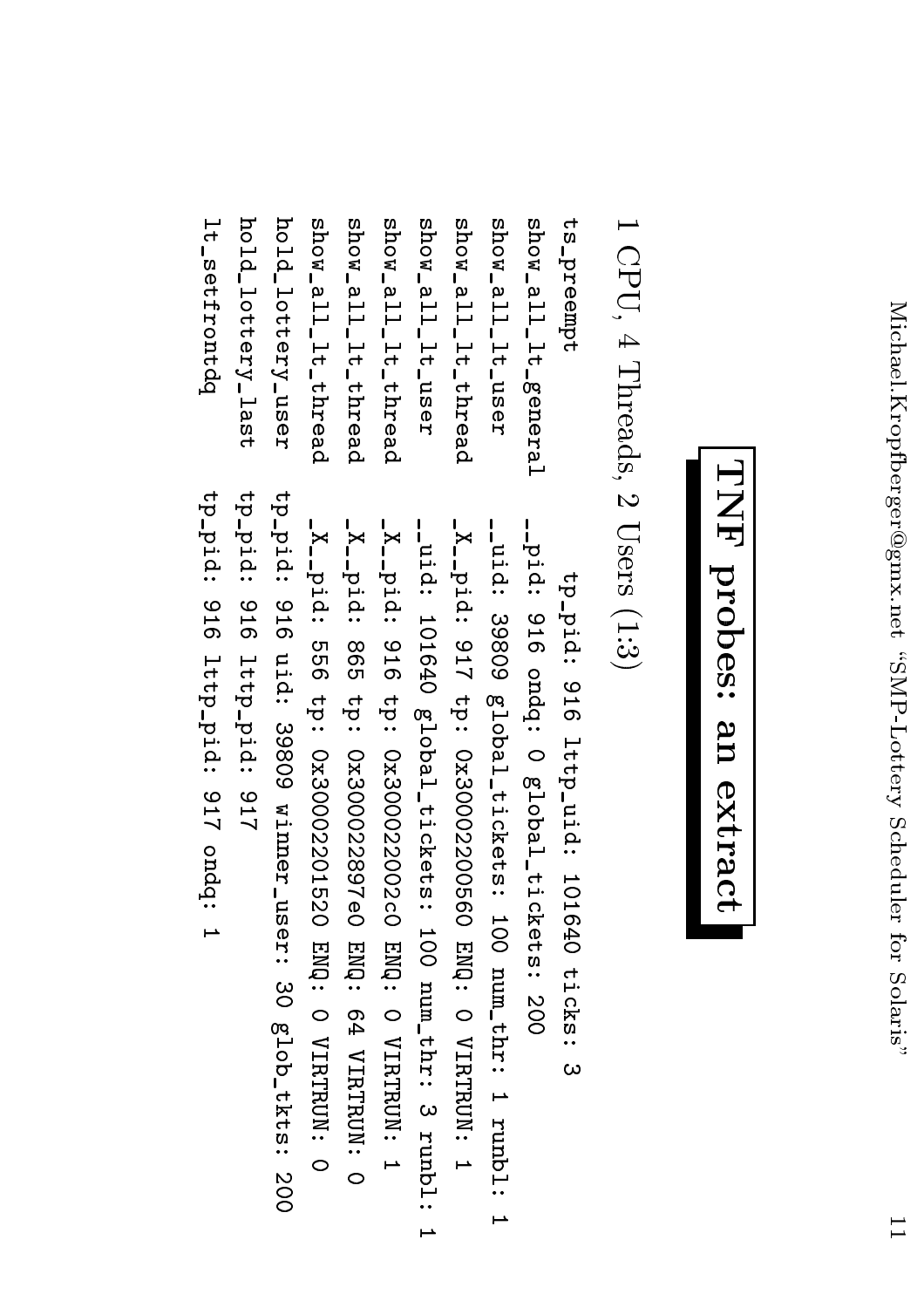```
Test Programs
```

```
yoid main() {
                                                                                                                                                                                                                                                                                                                                      Void main () {
                                                                                                                                                                                                                             : "bunoH O\I" - "illssyscall"
                                                                                                                                                                                                                                                                                                                                                                             loop-while.c - "Computation Bound":
\overline{\phantom{a}}widthi = (1 == 1)width1 = (1 == 1)read(fd, kbut, 1);
                                                                                                                            char buf;
                                close(fd);
                                                                                          int fd = \text{open}(''/\text{etc}/\text{mod}'', 0\_\text{RDDOLY});
```
 $\overline{ }$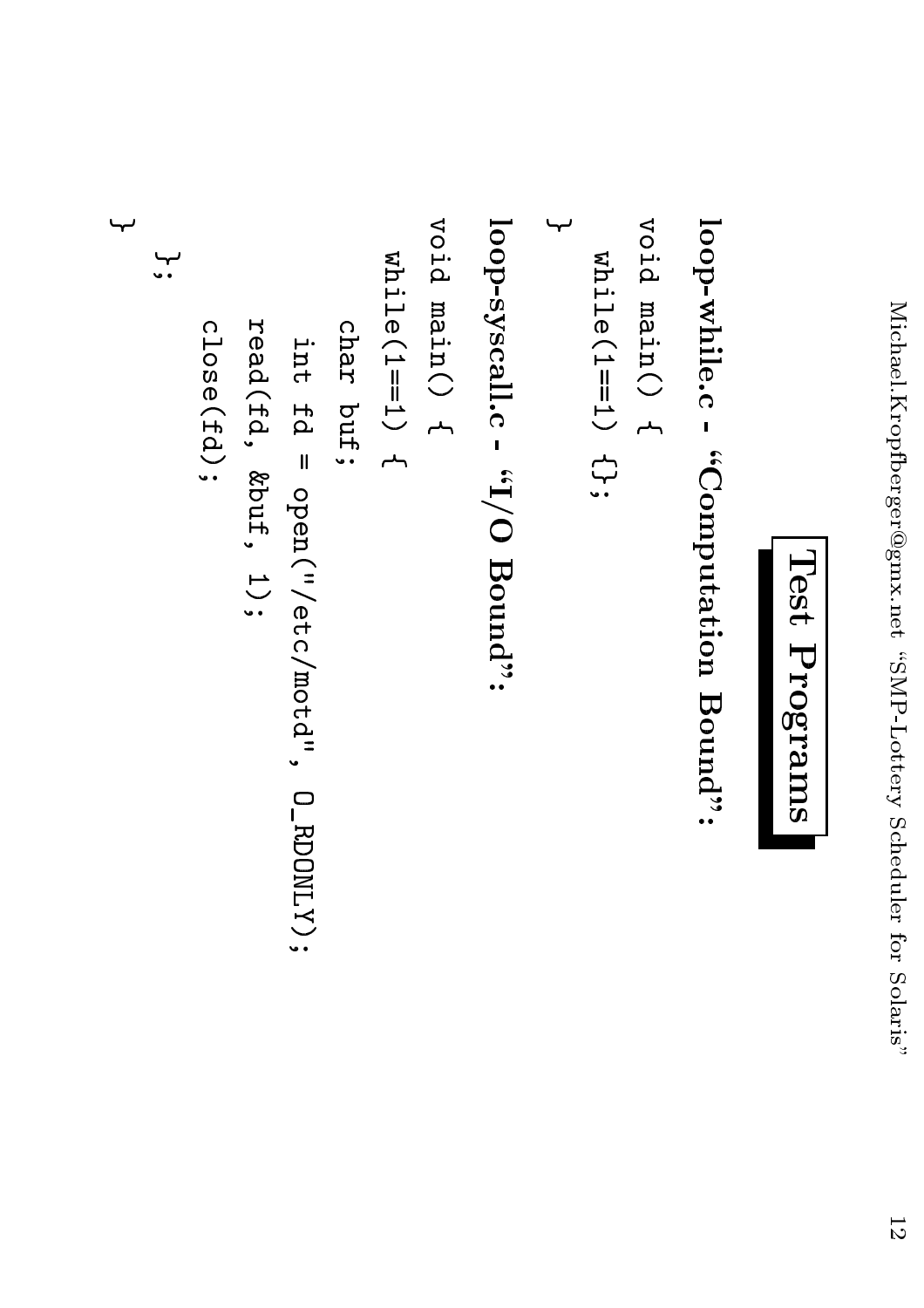

% CPU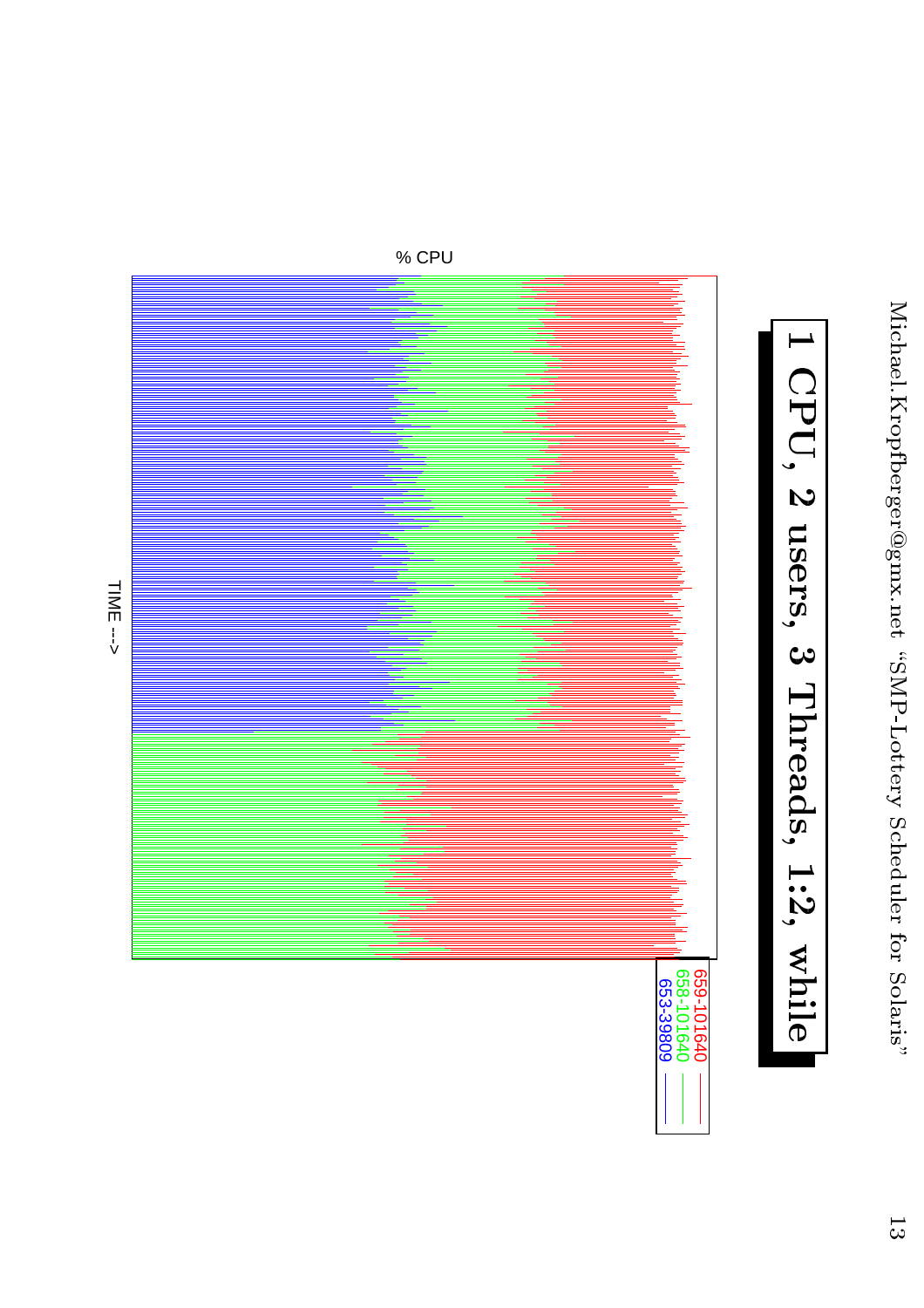

TIME --->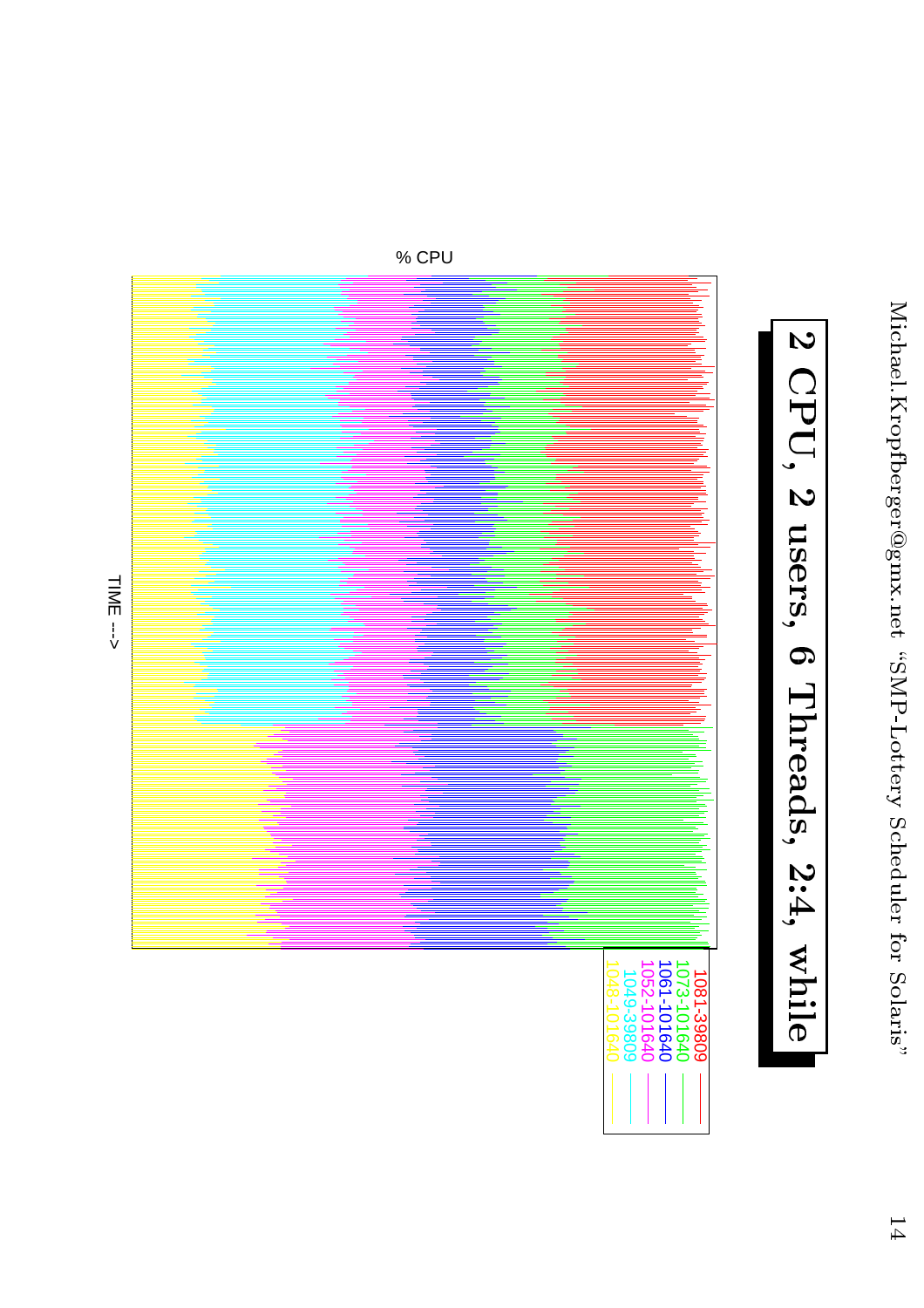

% CPU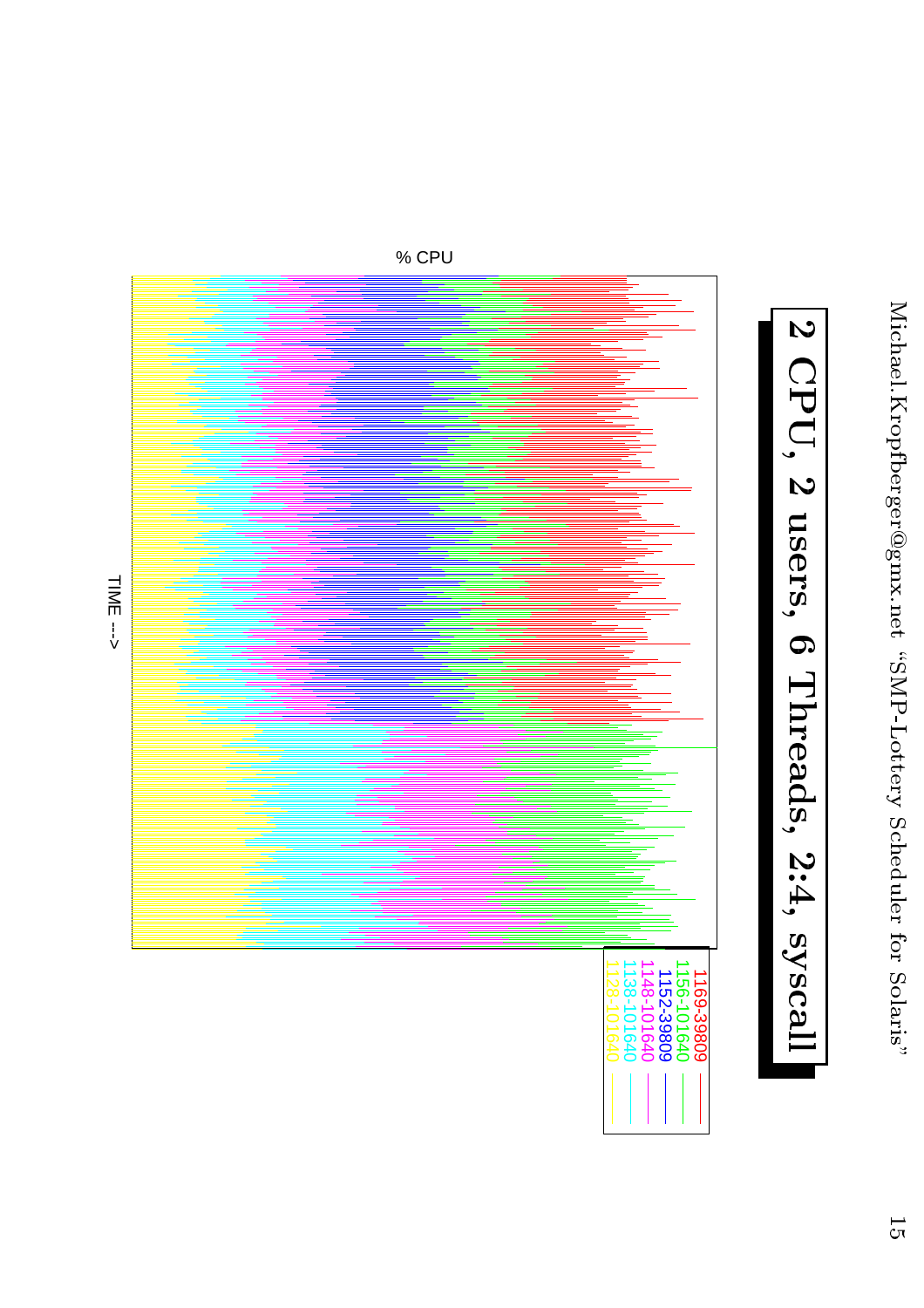

TIME --->